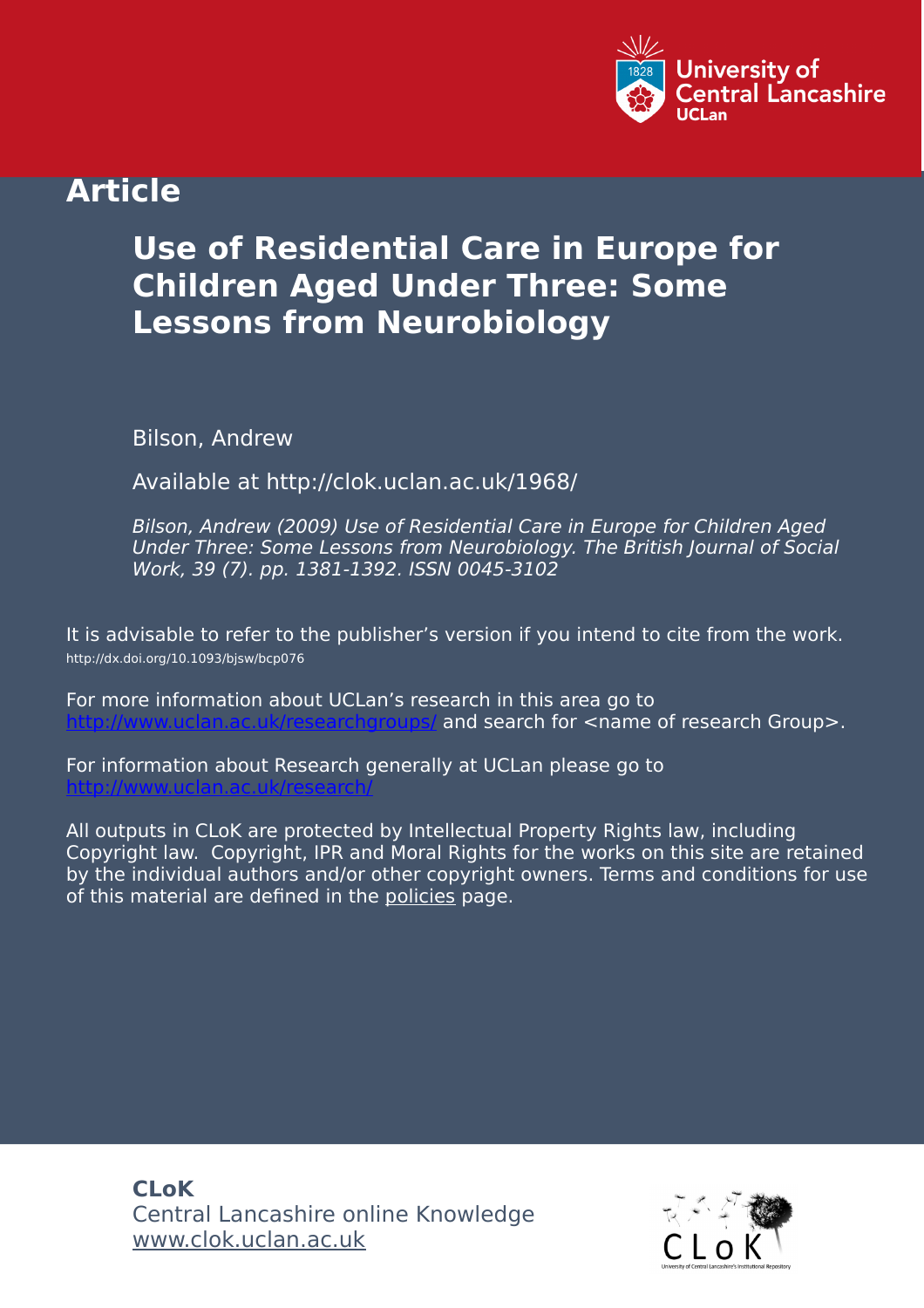## **Use of Residential Care in Europe for Children Aged under Three: Some Lessons from Neurobiology**

## *Abstract*

This critical commentary reviews the research into the use of residential care for children aged under three years and looks at some of the explanations that can be found for this in neurobiology. There continue to be high numbers and rates of these vulnerable children in institutions not only in the former soviet states but also in Western Europe. The new research provides strong evidence on the negative consequences for these children, particularly for those who remain in institutional care beyond the age of six months. Explanations from neurobiology sit well beside understandings drawn from attachment theory and start to show the mechanisms for this and also the ability of the brain to compensate.

Professor Andy Bilson School of Social Work University of Central Lancashire Email abilson@uclan.ac.uk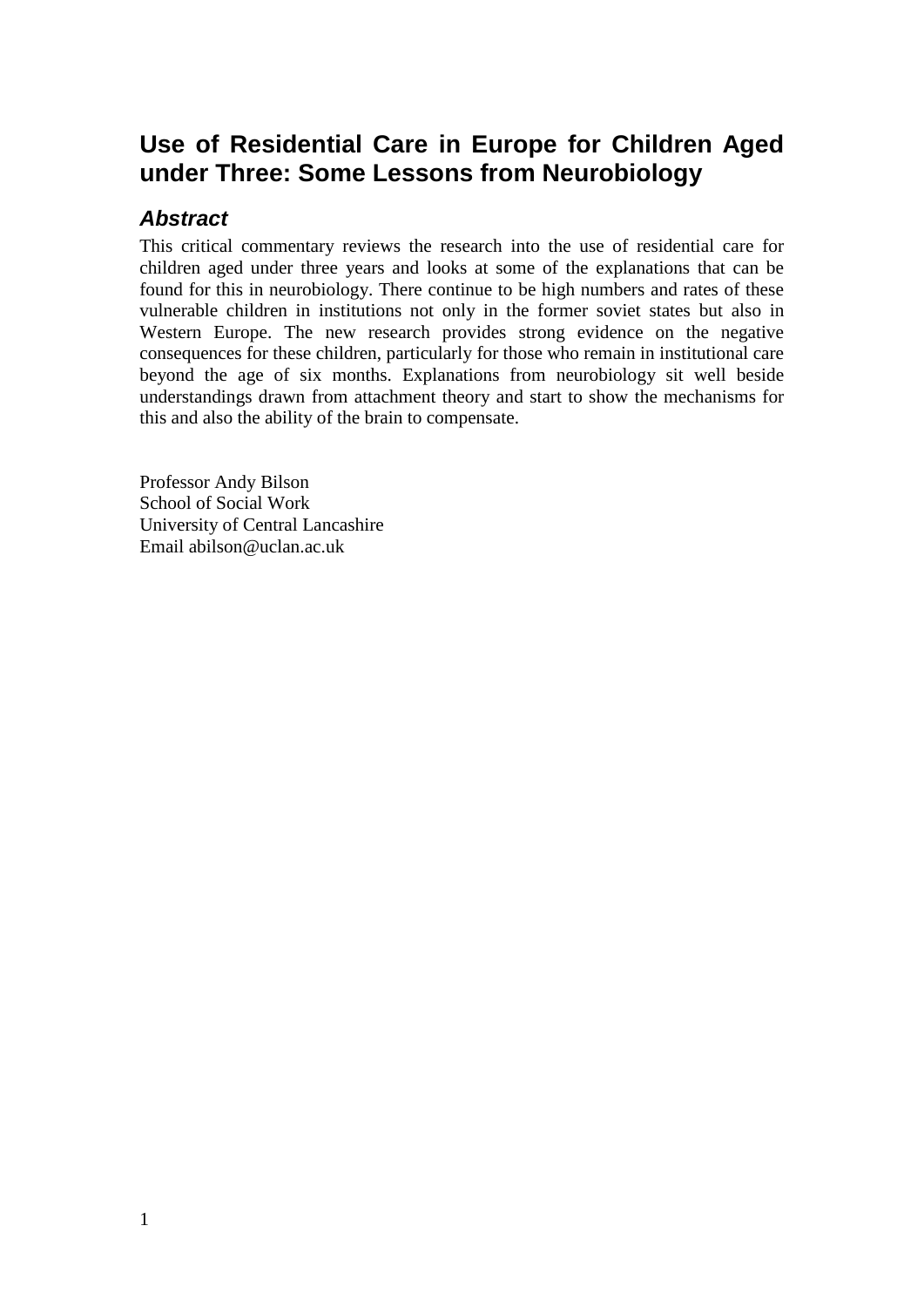## *Introduction*

Twenty years ago, at the same time as the inception of the United Nations Convention on the Rights of the Child, many were shocked at the pictures of the suffering of babies and young children in the orphanages of the newly independent state of Romania. This paper considers research into the use of institutional care for very young children in Europe. Whilst research in the United Kingdom in the late 1970s challenged the practice of placement of very young children in institutions and the levels of placement fell rapidly in the 1980s, this paper will show that the use of residential placements for very young children continues in many parts of Europe. The recent research that shows the damage that can be done by this practice is starting to be explained by some of the latest developments and techniques of neurobiology which have implications for a wide range of practice with young children and babies. This research is particularly relevant in England as we see the increase in young children entering the care system in the wake of the Baby Peter tragedy. Whilst the research covered here principally focuses on the institutionalisation of babies the neurobiological insights have wider implications for their care.

## *The Use of Residential Care for Infants in Europe*

Before moving on to considering the research evidence on the impact of placement of infants in residential care, the paper will first consider the available statistics on the use of residential care across Europe for children under the age of three years. This paper will use a wide definition of Europe based on membership of the Council of Europe. This covers a considerable geographical area extending into Central Asia. It includes many of the new independent states (sometimes referred to as countries in transition) that formerly were part of the Soviet Union. There are no sound comparable statistics for the levels of children in state care<sup>[1](#page-2-0)</sup> even within the European Union (Ruxton, 2005: 142). Despite the lack of comparable statistics, this section shows the evidence that placement of infants in residential care is still common in countries across Europe and not limited to the new independent states.

The first source of information on levels of use of institutions for children under the age of three comes from a series of papers on a survey carried out with funding from the European Union's Daphne programme. This study was carried out in 31 European countries, not including those that were Russian speaking (Browne *et al.,* 2005; Browne *et al.*, 2006; Chou and Browne, 2008; Johnson *et al.,* 2006). It was based on a census of children in state care in the 2003 calendar year. The census used a high threshold for children in residential care counting only those placed for a period longer than three months and excluded placements of babies with their parents. Additionally an institution was defined as 'a residential, health or social care facility of eleven or more children regardless of age' (Browne *et al*., 2005:25). The survey found:

*23,099 children, of a population of 20.6 million under 3, in institutions for more than 3 months without a parent. This represents 11 children in every 10,000 under 3 years in residential care institutions. (Johnson et al., 2006: 1)*

<span id="page-2-0"></span> $\frac{1}{1}$  $1$ . The paper will use this term to cover children who are without parental care and cared for by the state as the legal status and types of accommodation of such children can vary significantly.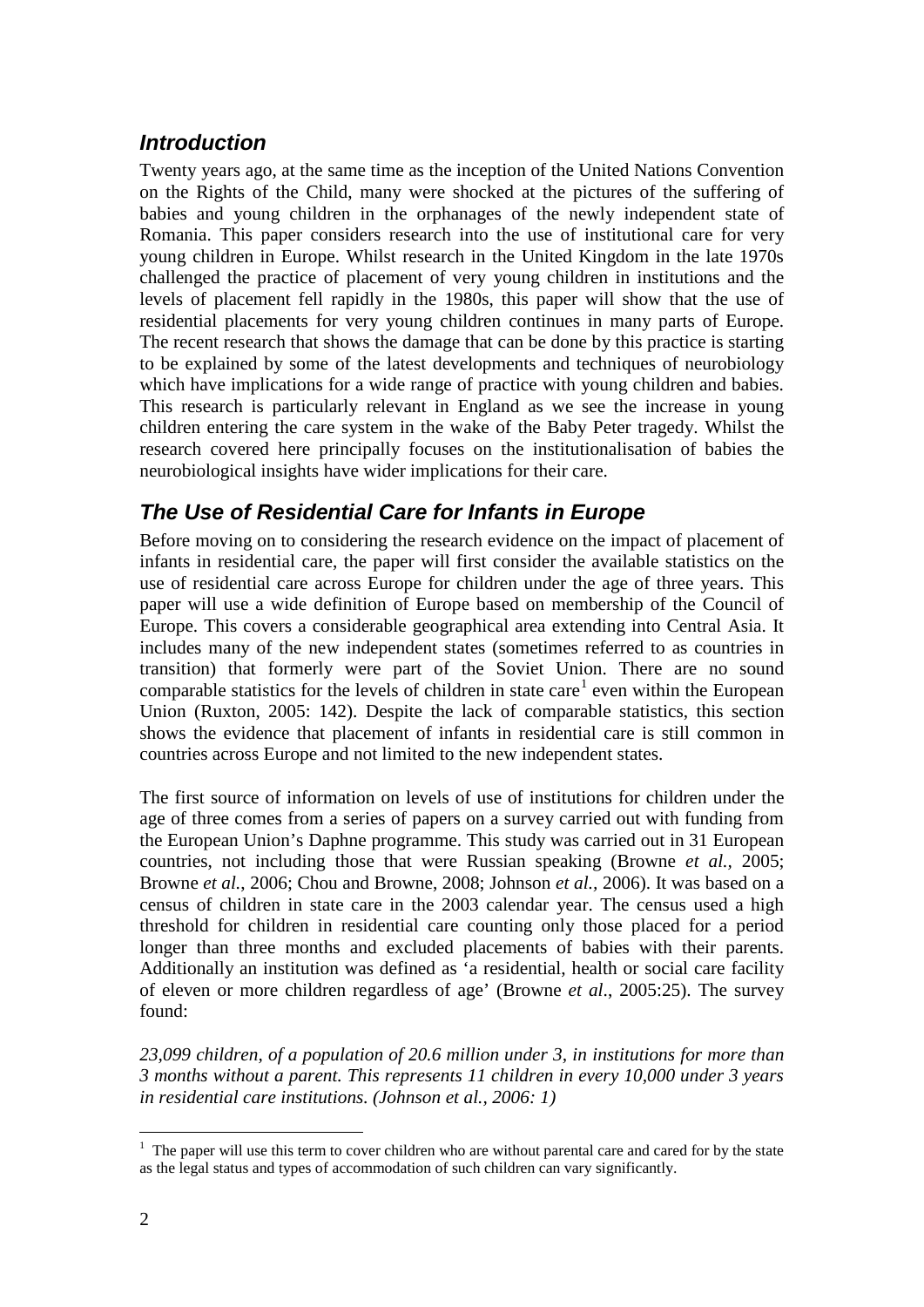#### **Table 1**

Population, number and proportion (rate per 10,000) of children under three years in institutional care in 2003

| Country               | Population | Number in        | Rate<br>per    |
|-----------------------|------------|------------------|----------------|
|                       |            | institutions     | 10,000*        |
| Czech Republic        | 270,293    | 1,630            | 60             |
| Belgium               | 383,639    | 2,164            | 56             |
| Latvia                | 71,2504    | 395              | 55             |
| Bulgaria              | 245,704    | 1,238            | 50             |
| Lithuania             | 100,268    | 458              | 46             |
| Hungary               | 174,893    | 773              | 44             |
| Romania               | 877,772    | 2,915            | 33             |
| Slovak Republic       | 160,186    | 502              | 31             |
| Finland               | 168,370    | 466              | (28)           |
| Malta                 | 16,485     | 44               | 27             |
| Estonia               | 37,953     | 100              | 26             |
| Spain                 | 1,064,764  | 2,471            | (23)           |
| Netherlands           | 818,713    | 1284             | 16             |
| Portugal              | 434,616    | 714              | 16             |
| France                | 2,294,439  | 2,980            | (13)           |
| Poland                | 1,490,440  | 1,3444           | 9              |
| Croatia               | 178,142    | 144              | 8              |
| Albania               | 166,800    | 13311            | 8              |
| Sweden                | 278,400    | 2138             | (8)            |
| Denmark               | 197,758    | 133              | $\overline{7}$ |
| Germany               | 2,232,569  | 1,495            | $\overline{7}$ |
| Ireland               | 166,208    | 959              | (6)            |
| Cyprus                | 33,339     | 159              | (4)            |
| Austria <sub>2</sub>  | 107,7095   | 37               | 3              |
| Greece                | 377,9304   | 114              | $\overline{3}$ |
| Turkey                | 4,388,000  | 850              | $\overline{2}$ |
| Italy                 | 1,614,667  | 310              | (2)            |
| Norway                | 172,877    | 17               | (<1)           |
| <b>United Kingdom</b> | 2,037,463  | 65               | (<1)           |
| Iceland               | 12,412     | $\boldsymbol{0}$ | $\overline{0}$ |
| Slovenia              | 53,736     | $\overline{0}$   | $\overline{0}$ |
| Luxembourg            | 16,992     |                  |                |
| <b>TOTAL</b>          | 20,644,787 | 23,099           | 11.2           |

For details of any limitations and estimates used in these figures see the original source Browne *et al.* 2005: 26

\* Figures in brackets should be treated with caution – these figures have either been based on estimates from samples of children over the age of five years or include children who may be in institutional care with a parent, for less than three months, or in a facility with less than 11 children.

Based on Browne *et al.* 2005: 26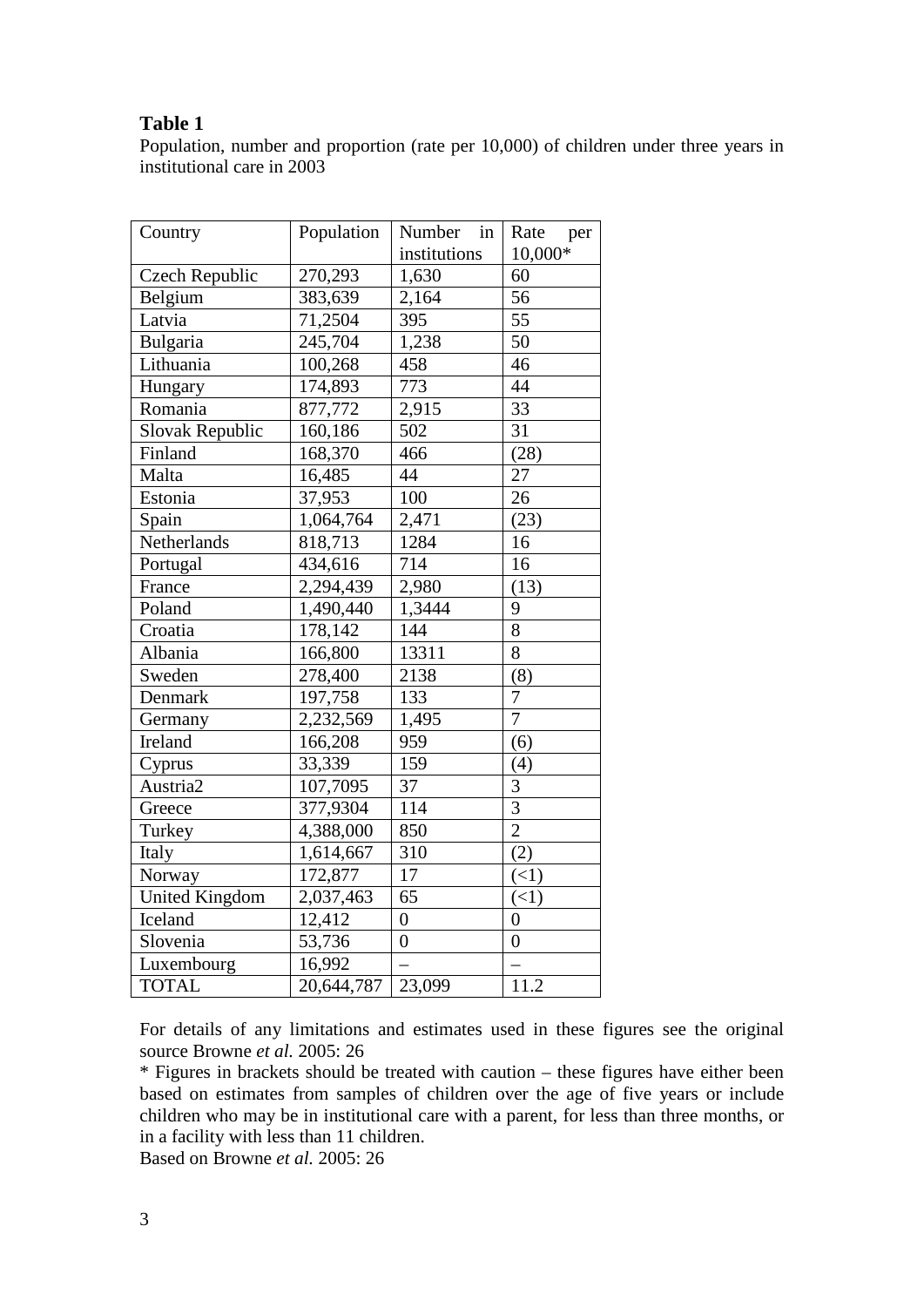There were considerable variations between countries with four countries having less than 1 child placed per 10,000 aged under three years old and surprisingly, at the other end of the spectrum, as many as eight countries had between 31 and 60 children per 10,000 in residential care (see table 1). Whilst France, Romania, Spain and Belgium had the highest numbers of children placed in institutions (each having over 2,000 children), when the country's population is taken into account the highest rates of use of residential care were found in the Czech Republic, Belgium, Latvia and Bulgaria where more than one in every 200 infants had been in residential care for over three months in 2003 (each country had a rate higher than 50 per 10,000 children under three years old in residential care).

The survey looked at a number of issues including the stated reason for entry to care. It concludes that: 'Children were more often institutionalised in economically developed countries for abuse and neglect whereas, in countries in transition, children were placed in institutional care mainly because of abandonment and disability' (Browne *et al.*, 2005: 30). However it should be remembered that this is the administrative category rather than a reason. The term abandonment covers a range of situations and is often applied to families who give up their child due to their extremes of poverty and social exclusion (see Bilson and Cox, 2007; Bilson and Markova, 2007). In fact the children institutionalised in many of the transition countries covered by this study (particularly Bulgaria, Romania, Hungary, Czech Republic, Slovak Republic) are frequently of Roma origin – a group who have suffered considerable social exclusion including high levels of unemployment, poor housing conditions, as well as their over-representation in institutions of all types (see for example Ringold, 2000; Tobis, 2000; European Commission, 2004; Bilson and Markova, 2007; ERRC, 2007). Similarly, due to issues of segregated education, many Roma in these countries are classified as having a disability in order to gain an education (e.g. in Czechoslovakia in 1997 estimates showed that 64% of Roma children were in special schools compared with 4.2% of the overall population: Ringold, 2000).

The second source of data on children in institutions is the UNICEF Innocenti Research Centre's TransMONEE database (UNICEF, 2008) . This immensely useful tool captures a wide range of data relevant to the social and economic situation and well-being of children, young people and women of countries in Central and Eastern Europe and the Commonwealth of Independent States (CEE/CIS). This database provides information on 28 new independent states and the 2008 version (UNICEF, 2008) covers the years 1989 to 2006 and 164 economic and social indicators divided into 10 topics (Population, Natality, Child and Maternal Mortality, Life Expectancy and Adult Mortality, Family Formation, Health, Education, Child Protection, Crime and the Economy). The database is published on the internet and each year until 2006 a report was published with an overview of the statistics and a focus on a particular topic. Table 2 shows the data on the numbers and rate of infants in infant homes in 19 countries for which these data are available in the 2008 database. This shows that in these countries there were 37,160 infants in institutional care. The Russian Federation alone has 20,300 children in these institutions.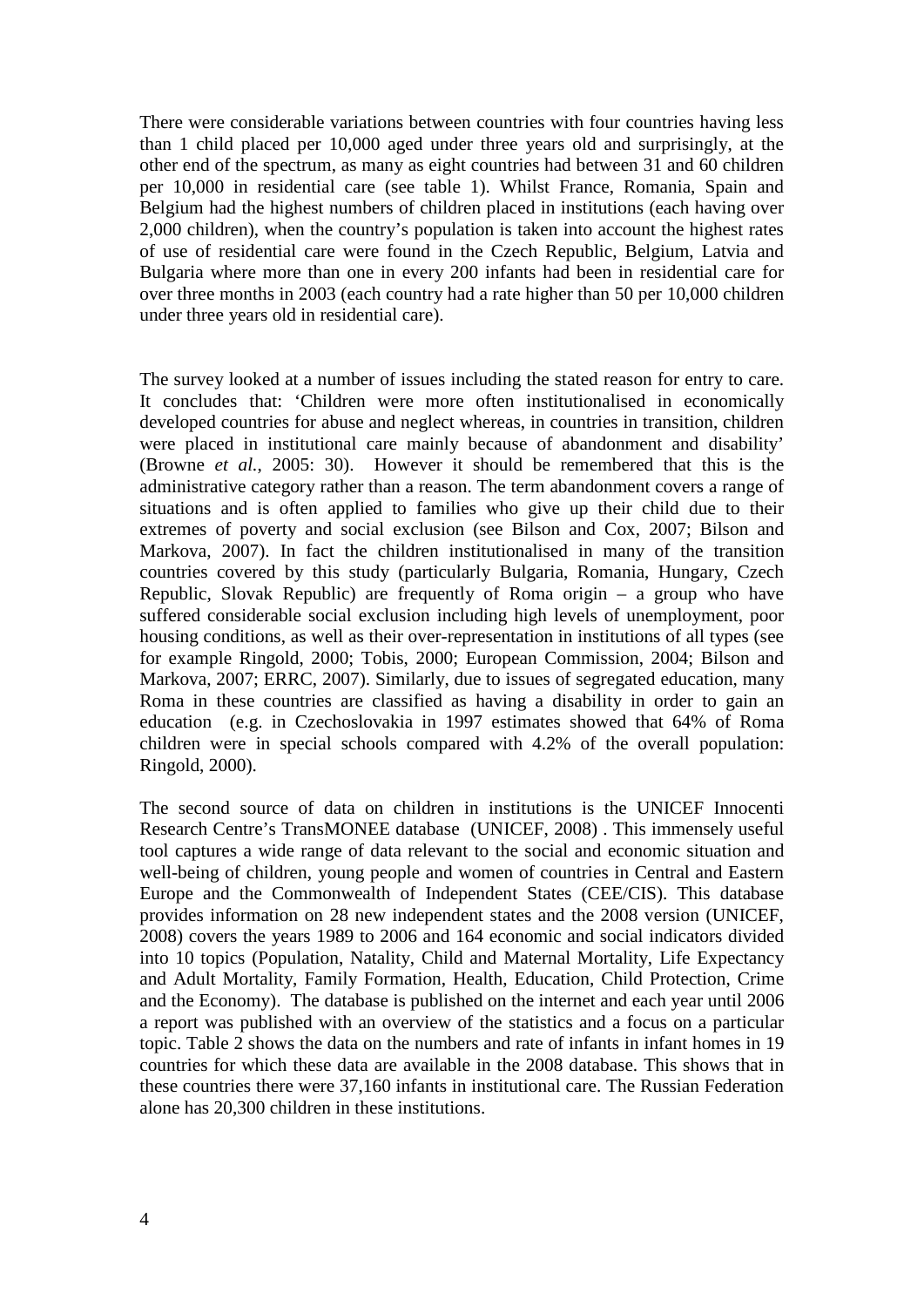## **Table 2**

Number and rate of children in infant homes (per 10,000 population aged 0-3)

| Country               | <b>Notes</b>   | Number of children | Rate of children per 10,000 |
|-----------------------|----------------|--------------------|-----------------------------|
| Bulgaria              | 1              | 2,743              | 99                          |
| Latvia                | 2,3            | 321                | 50                          |
| Czech Republic        | $\overline{4}$ | 1,470              | 37                          |
| Russian               |                |                    |                             |
| Federation            |                | 20,300             | 35                          |
| Lithuania             | $\overline{c}$ | 416                | 34                          |
| <b>Belarus</b>        |                | 1,214              | 34                          |
| Ukraine               |                | 4,946              | 29                          |
| Moldova               | 5              | 388                | 26                          |
| Kazakhstan            |                | 2,512              | 23                          |
| Hungary               |                | 839                | 22                          |
| Georgia               |                | 222                | 12                          |
| <b>TFYR Macedonia</b> |                | 95                 | 10                          |
| Albania               |                | 148                | 8                           |
| Kyrgyzstan            |                | 213                | 6                           |
| Turkmenistan          |                | 219                | 5                           |
| Armenia               | 6              | 77                 | $\overline{4}$              |
| Azerbaijan            |                | 142                | 3                           |
| Uzbekistan            |                | 732                | 3                           |
| Tajikistan            |                | 163                | $\overline{2}$              |
| Total                 |                | 37,160             |                             |

- 1. Children residing in homes for medical and social care, 0-3 year olds.
- 2. Data for 2005-2006 are taken from web-sites of the Statistical Office.
- 3. Data include children 0-2 years residing in Social Care Centres for orphaned children and Children's homes.
- 4. Data include institutions for infants and homes for children under the auspices of the Health Ministry.
- 5. Data for the period 1992-2006 do not include Transdniestr.
- 6. Data include children aged 0-5.

Source UNICEF 2008 tables 8.6 and 8.7

Between these two sources of data it can be seen that a substantial number of children aged under three years are in residential care and that, whilst only Belgium has rates at the same level as those found in a number of the new independent states, there are still high numbers in France and Spain. The next section considers the evidence on the impact of institutionalization, particularly in the very deteriorated environments of institutions in countries such as Romania.

## *Studies of the Impact of Institutionalisation*

The knowledge that early institutionalisation is damaging to children is not new. In the UK in the late 1970s Tizard and her colleagues undertook influential longitudinal research into the impact on young children who had been brought up in institutions for the first two to four years of their lives. They compared four groups that were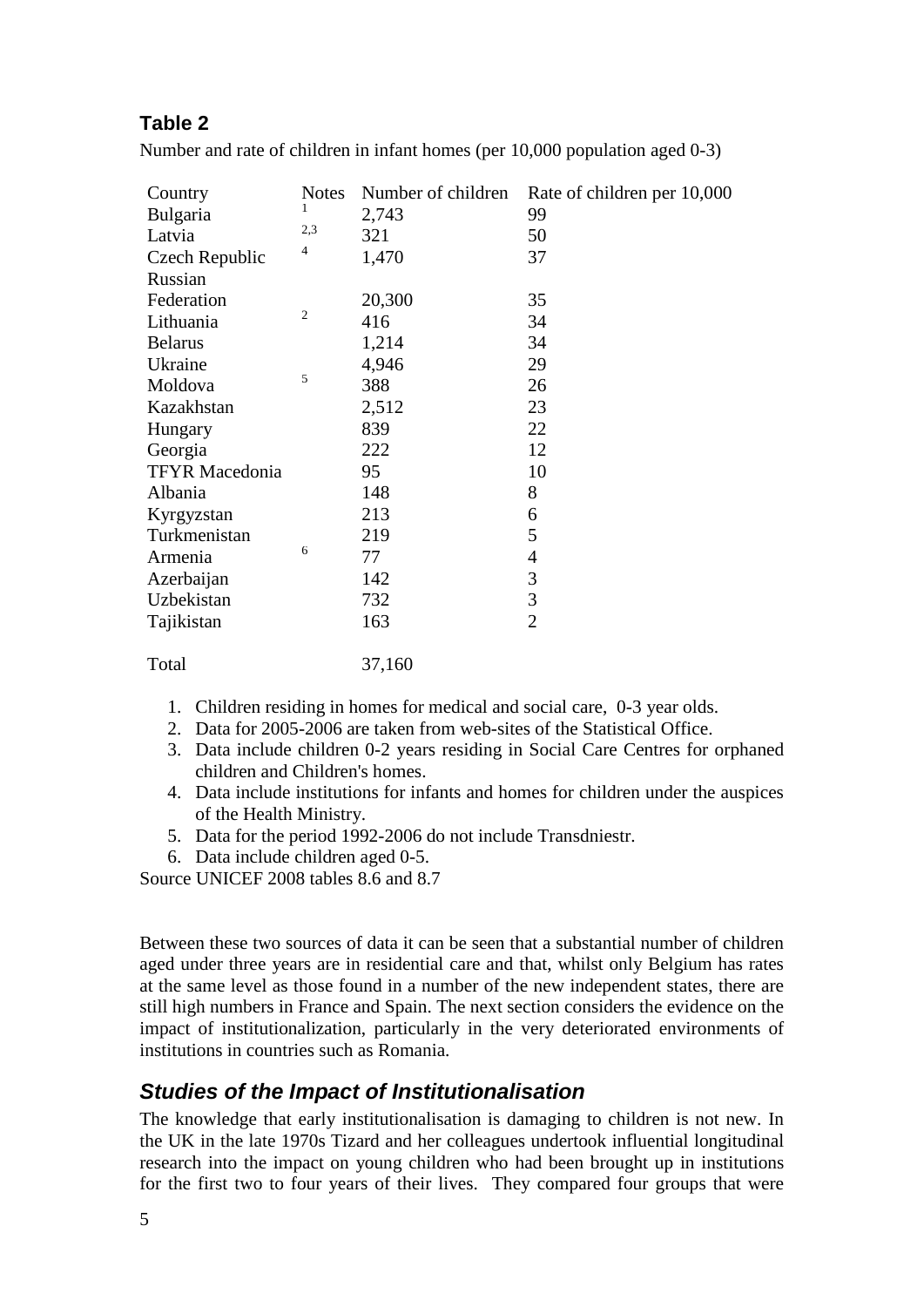adopted between ages 2 and 4; returned to their biological families between ages 2 and 4; remained institutionalised; and never-institutionalized children of the same age (see, Tizard, 1977; Tizard and Hodges, 1978; Tizard and Reese, 1974, 1975). These children were followed up at various ages until they reached 16 (Hodges and Tizard, 1989a, 1989b). The findings showed that institutionalised children had higher incidence of behavioural and emotional problems than their matched comparisons. At the age of 16 years, between 35% and 50% of them had, according to their teachers, some degree of the following difficulties: restlessness, distractibility, quarrelsomeness with peers, irritability, and resentment if corrected by adults. The adopted group who had fared somewhat better than those returned home were displaying signs of anxiety rather than the tendency towards more antisocial types of behaviour in the restored group, though both these groups were more oriented towards adult attention, and had fewer close relationships and more difficulties with peers than matched groups.

More recent studies of Romanian orphans adopted in the United Kingdom (e.g. Rutter *et al*., 2007) and Canada (e.g. Morrison *et al*., 1995) have shown similar, but more extreme, long term effects. Rutter *et al*.(2007) suggest there is 'generally good agreement across studies' (2007: 334) of adopted Romanian orphans. The English and Romanian Adoptees Study looked at a randomly selected sample of 165 children from Romania who were adopted by UK families with placement before the age of 42 months. 144 of them had been reared in institutions. Comparisons were made with a sample of 52 non-institutionalised UK children adopted before the age of 6 months. These groups have so far been studied at 4, 6, and 11 years of age and the study is ongoing. At placement in the adoptive family the institutionalised children suffered a range of severe problems and they were severely developmentally delayed. Marked catch-up in psychological functioning was evident following adoption, but significant problems continued in a substantial minority of the children placed for adoption after the age of 6 months. At the ages of 4 and 6 years it looked as if the amount of harm was mediated by the length of placement in an institution - shorter periods implying lower numbers of children displaying negative outcomes. However, the findings at the age of 11 indicate that the numbers of children showing negative outcomes are similar for all groups of children who were not adopted by the age of six months. Those adopted by six months, despite having significant developmental delays on placement for adoption, were not significantly different from the comparison groups of English adoptees by the age of 11. However there was a marked jump, to 40% to 50% having an impairment of Romanian adoptees from institutions placed anything much over the age of 6 months Kreppner *et al.* (2007).

The study found a range of negative outcomes including a high rate of autistic-like patterns (Rutter *et al*., 1999). At the age of four this looked like 'ordinary' autism but, by age six, important differences developed. Firstly there was a reduction in autistic features compared with a longitudinal study of children with 'ordinary' autism. There were also substantial behavioural differences - disinhibited attachment or evidence of poor peer relationships. At the age of eleven almost a quarter of the children lost their autistic features and in another quarter they substantially diminished. However, only a few were free of impairment at this age with most showing a continuation of disinhibited attachment or poor relationships with other children. Additionally, most of these children were receiving some form of special educational or mental health services.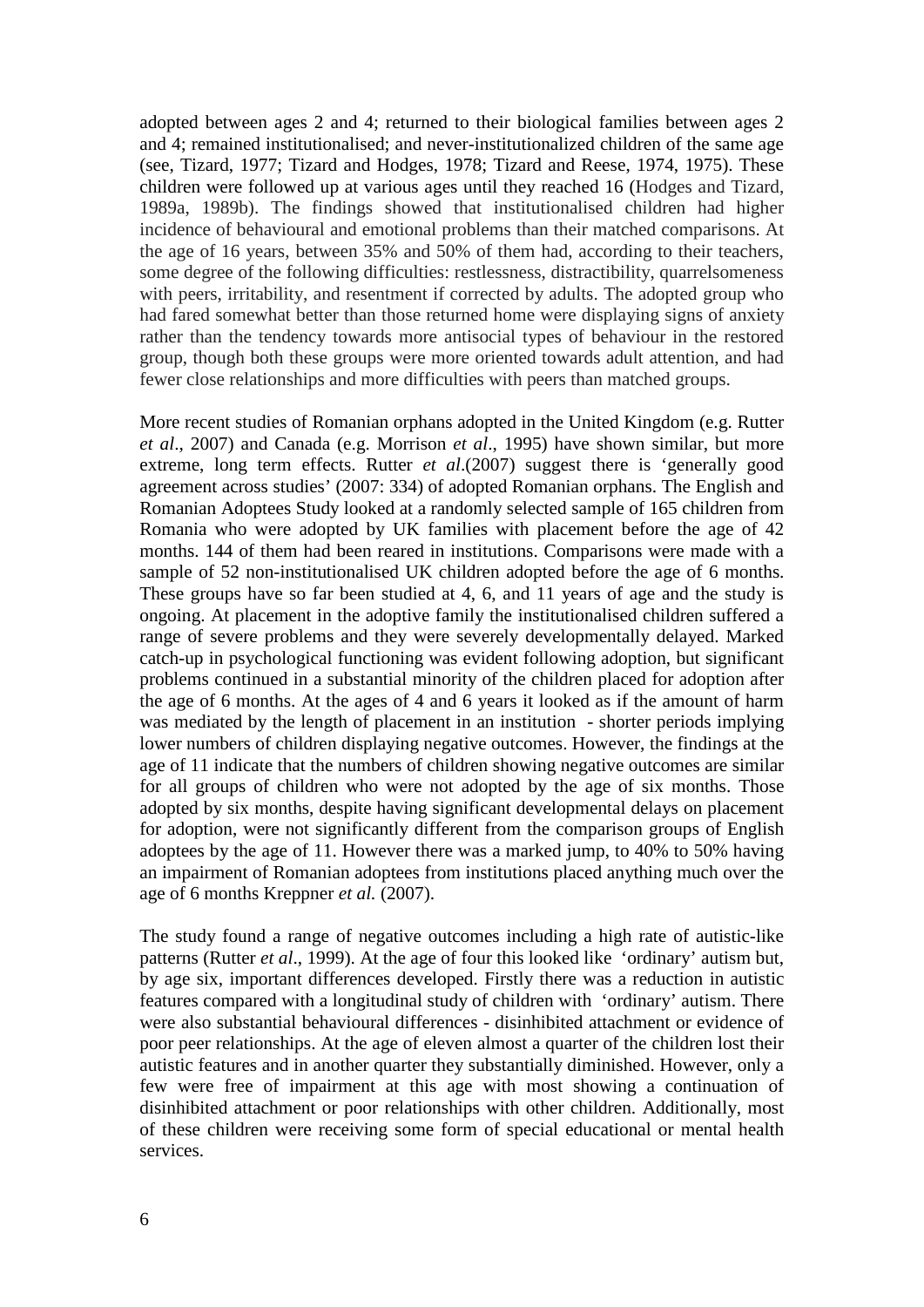Another more recent set of studies of children in Romanian orphanages have been carried out by the Bucharest Early Intervention Project and these have been combined with the use of a battery of psychological tests as well as EEG scans to measure brain activity. The project carried out a randomised controlled trial creating a fostering scheme and randomly placing children in foster placements. This is important because it rules out some of the limitations of the more naturalistic designs mentioned above. The project was careful in its assessment of the ethical grounds for the study. Without the research all the children would have remained in the institutions and the research aimed to look at genuinely unexplored questions for which they claimed the experimental design was justified (for a discussion of the ethics of this research see Millum and Emmanuel, 2007). Through studies using PET scans they claim to show that placement in foster care is associated with measurable neurophysiological changes in the brain with the extent being partly determined by the age of placement in foster care (Marshall *et al.*, 2008: 879). The research shows negative effects of institutionalisation on attention and emotion expression (Ghera *et al*., 2009) and cognition:

The cognitive outcome of children who remained in the institution was markedly below that of never-institutionalized children and children taken out of the institution and placed into foster care. The improved cognitive outcomes … were most marked for the youngest children placed in foster care. These results point to the negative sequelae of early institutionalization, suggest a possible sensitive period in cognitive development, and underscore the advantages of family placements for young abandoned children. (Nelson *et al.,* 2007: 1937)

These studies relate to children placed in the extreme deprivation of the orphanages in Romania where children were often subjected to major deprivation in particular of human contact. However other studies show the likelihood of negative effects of even 'good' quality care. Johnson *et al*. (2006) carried out a systematic literature review of research studies of early use of residential care which included a control or comparison group study design and that focussed on three domains: attachment; social and/or behavioural development, and cognitive development. This found that:

Of 12 studies on attachment in children raised in institutional care only one found no supporting evidence for an increase in attachment difficulties. Of 17 studies on social and behavioral development of children, again only one found inconclusive evidence in relation to age of exposure to institutional care. Of 13 studies on cognitive development, all except one report a poorer cognitive performance associated with institutional care. (2006: 22)

The studies covered both 'good' residential care and that of the extremes found in the research such as that above. Unsurprisingly they found that the effects of the very poor environments were considerably worse. However, even 'good' quality care performed more poorly than placement in a family and they concluded: 'the evidence clearly indicates that institutional care *does not* support the optimal development of children' (Johnson *et al*., 2006: 23; original emphasis).

## *Neurobiology and Early Childhood Deprivation*

Developments in our understanding of the brain can provide an explanation of these phenomena and the impact of institutionalisation. The development of the brain in the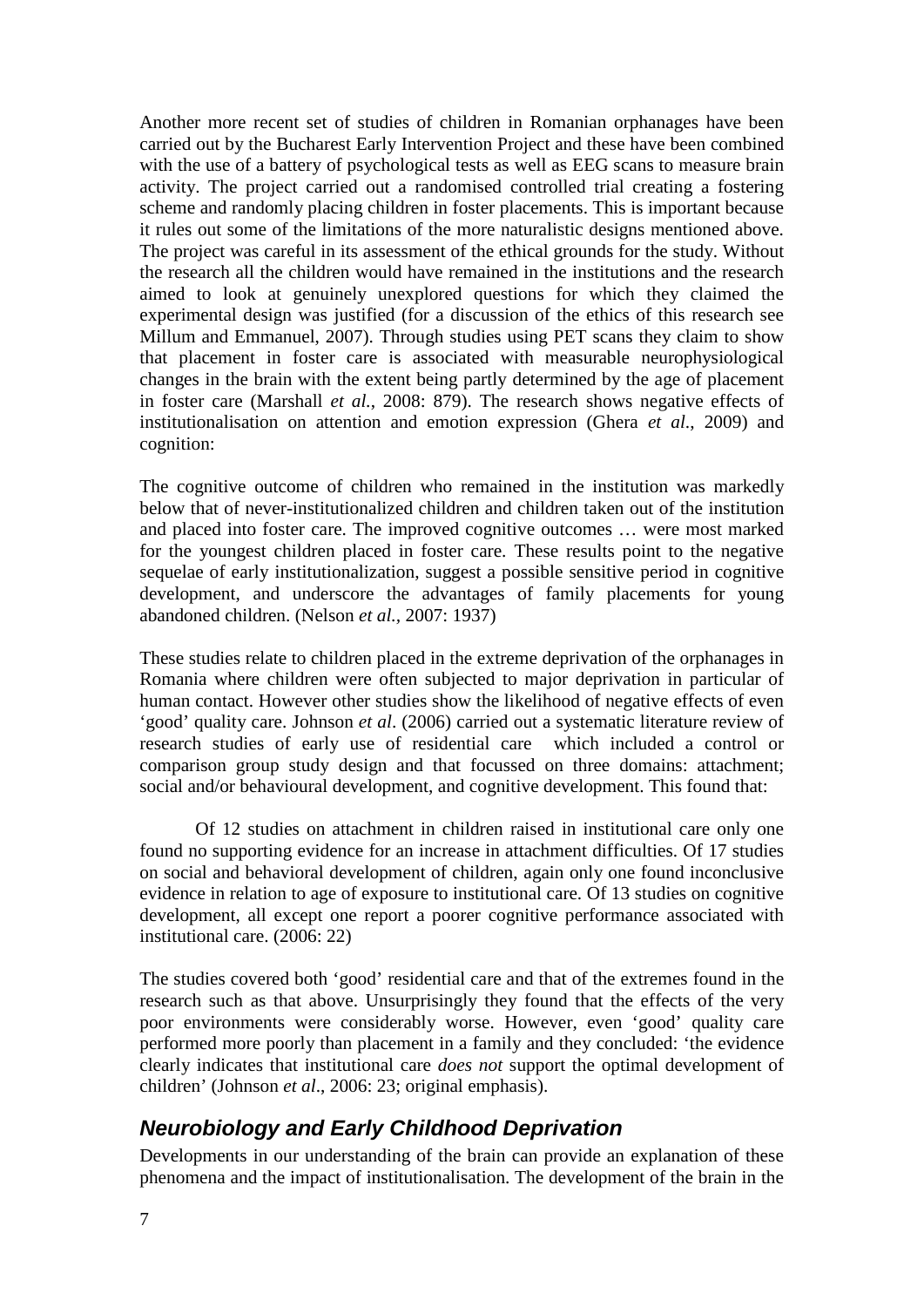first months of life is truly amazing. At a baby's birth its brain has 100 billion neurons and during the first years of life each of these neurons develops around 15,000 connections every second (Balbernie, 2001). This rich interconnection forms the basis for the development of the infant's brain. The brain, in a display of biological exuberance, produces trillions more connections between neurons than it can possibly use. Following this the brain eliminates connections, or synapses, that are seldom or never used. What provides the chance for synaptic connections to survive is quite simply the degree of their use, and the degree of their use is dependent on the experiences the baby has. Neural pathways that are used become permanent and those that are not used are eliminated. Deprived of a stimulating environment, a child's brain suffers and children who are severely under-stimulated develop brains 20% to 30% smaller than normal for their age.

Maturation of the brain seems to have a set order and it does not develop at an even pace. It tends to develop in waves with different parts of the brain developing at different times. This development takes place, however, in a predictable sequence. Between six and eight months, the frontal cortex begins to mature, which continues until the infant is a year old. Even within the frontal cortex, there is a specific order and hierarchy of maturation strongly suggesting that these events are genetically programmed. The functional maturation of the frontal cortex begins in the side and lower portions, later proceeds to the middle, and finally to the dorsal prefrontal areas. Improved cognitive competence coincides with the functional maturation of these frontal cortical regions. Thus, although a typical five-month-old infant is content to play with, smile at, and even be picked up by a stranger, in contrast a typical eight to ten-month-old is cautious, clinging to a parent when a stranger attempts to approach the baby. Schore (2001) draws the parallels between this research into brain development and attachment theory suggesting that the environment needed for healthy brain development in these early years is a secure attachment.

Nelson (2007: 15) draw together some of the findings of the research into the brain development of children who have experienced early institutionalisation. They state that the early studies of brain functioning of institutionalised children undertaken by Eluvathingal *et al.* (2006) and Chugani *et al.* (2001), whilst having some limitations because of small sample size and other methodological factors, show that 'these children suffered from metabolic deficits in the areas of the brain believed to be involved in higher cognition, emotion, and emotion regulation'. Both the Rutter and colleagues' studies of Romanian Orphans adopted in the UK and the Bucharest Early Intervention Project found that head circumference and brain volume were smaller in the institutionalised groups. Rutter *et al.* (2007: 342) attempted to find connections between the difference in size of different parts of the brain and the four deprivationspecific outcomes they found in their study. Whilst needing further study which they intend to carry out, they state:

The findings with respect to mediators of outcome were more complex. Thus, the uncorrected values of the size of the corpus callosum (CC) showed that the Romanian adoptees with one or other of the four relatively deprivation-specific outcomes had a significantly lower CC volume than those without such problems. However, as we have noted, deprivation had a marked effect on overall brain size and it was, therefore, necessary to take that into account … the significant finding was that the Romanian adoptees without deprivation-specific problems had a larger CC than both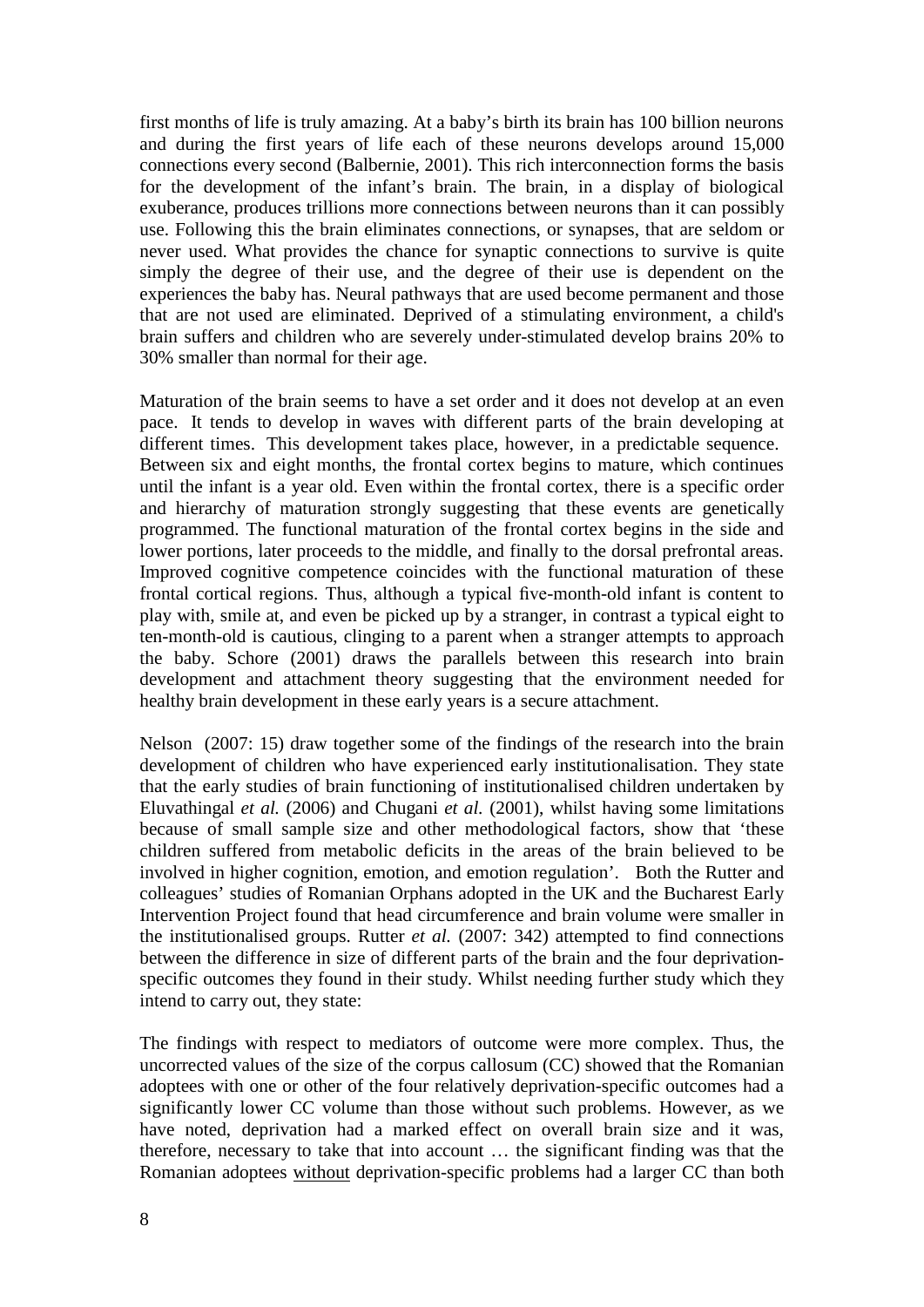the controls and the Romanian children with deprivation-specific problems. The implication would seem to be that this increase in size represented a successful compensatory response to deprivation. (emphasis added)

In other words the research found some initial evidence to hypothesise that developmental damage caused by institutionalisation might have been mediated for some children by later developments in the corpus callosum. If this turns out to be substantiated with larger samples, we are seeing not only evidence of damage to the brain but also of a possible compensating mechanism for some children – physical evidence of the resilience of children even when exposed to severe deprivations.

## *Conclusion*

This research provides further evidence on the long lasting negative consequences of the use of residential care for young children and also on the power of recovery that can be found in a loving relationship. At the same time the linking of the research to developments in neurobiology starts to point to some interesting findings with regard to key developmental periods when children may be more at risk (though no young child should be placed in residential care) and also some evidence of the mechanisms of resilience in children who have been seriously deprived. Chou and Browne's paper (2008) on the association between high numbers of infants in residential care (transition countries with more residential care were more likely to provide children for adoption and those receiving high numbers of adopted children were more likely to have high rates in institutional care) has concluded that the 'evidence does not support the notion that international adoption reduces institutional care. On the contrary, survey data suggest that it may contribute to the continuation of institutional care and the resulting harm to children' (p. 47).

This research has implications not only for transition countries like Kazakhstan where I am sitting writing this, but also for those countries like Belgium, France and Spain that also have large numbers of young children in institutions. It also points to the lessons that social work might learn from the fast moving research in neurobiology which has implications in fields far wider than that concerned with the use of residential care.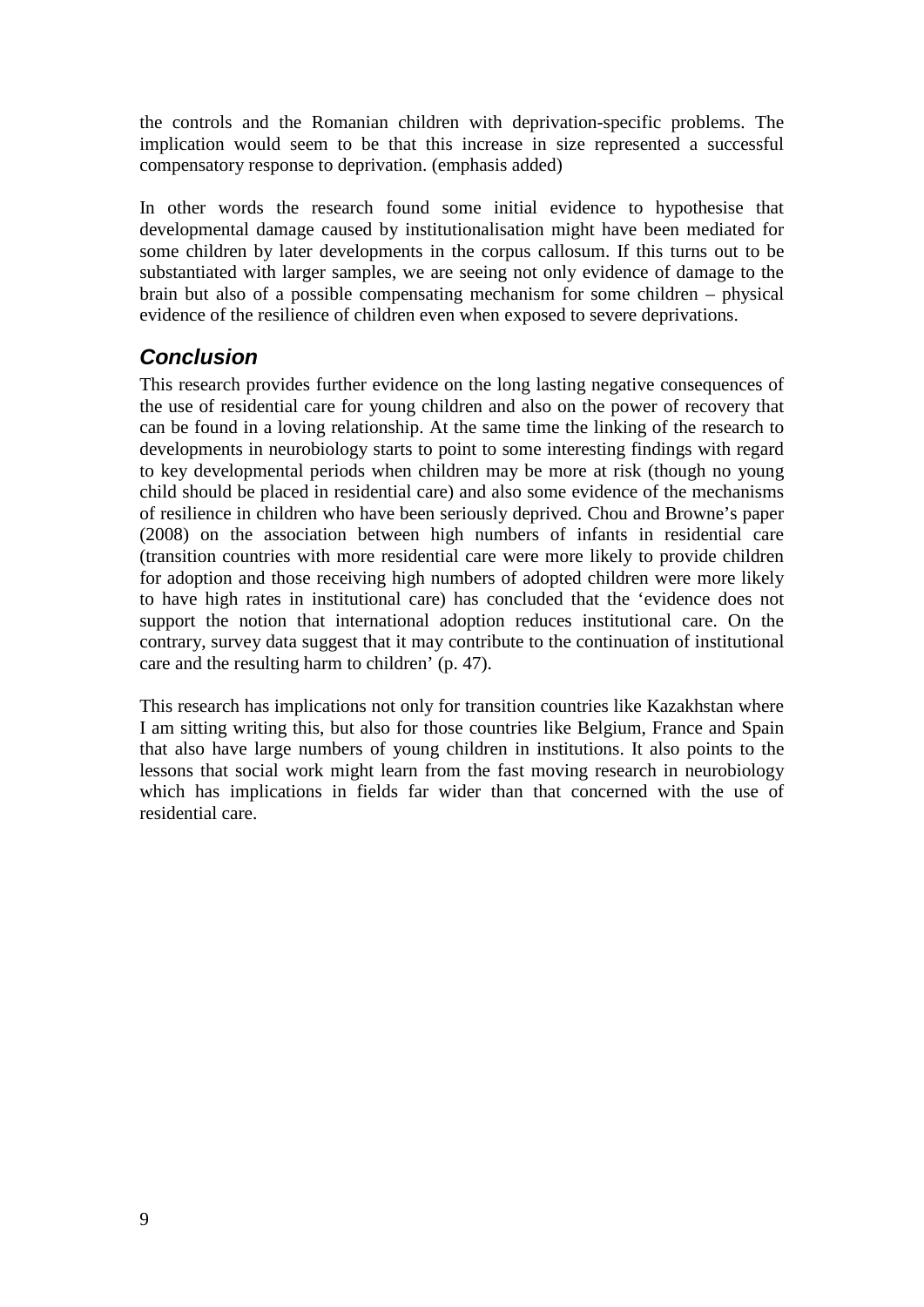### *References*

Balbernie, R. (2001) 'Circuits and circumstances: The neurobiological consequences of early relationship experiences and how they shape later behaviour.' *Journal of Child Psychotherapy*, 27, 237-255

Bilson, A. and Cox, P. (2007) 'Caring about Poverty: Alternatives to institutional care for children in poverty' *Childhood Poverty* Vol. 13, No 1 pp. 37-55

Bilson, A. and Markova, G. (2007) 'But you should see their families: Preventing child abandonment and promoting social inclusion in countries in transition' *Social Work and Social Science Review* Volume 12, Number 3, pp. 57-78

Browne, K., Hamilton-Giachritsis, C., Johnson, R. and Ostergren, M. (2006) 'Overuse of institutional care for children in Europe?' *British Medical Journal* 332, pp 485–87

Browne, K, Hamilton-Giachritsis, C., Johnson, R., Chou, S., Ostergren, M., Leth, I., Agathonos-Georgopoulou H., Herczog, M., Keller-Hamela, M., Klimácková, A., Stan, V., and Zeytinoglu, S. (2005) 'A European survey of the number and characteristics of children less than three years old in residential care at risk of harm.' *Adoption and Fostering* 29:23-33.

Chugani, H. T., Behen, M. E., Muzik, O., Juhasz, C., Nagy, F. and Chugani, D. C. (2001) 'Local brain functional activity following early deprivation: A study of postinstitutionalized Romanian orphans.' *Neuroimage*, 14, 1290–1301.

Chou, S. and Browne, K. (2008) 'The relationship between institutional care and the international adoption of children in Europe' *Adoption and Fostering* 32(1): 40-48

Eluvathingal, T. J., Chugani, H. T., Behen, M. E., Juha´sz, C., Muzik, O., Maqbool, M.,Chungani, D. C., and Makki, M. (2006) 'Abnormal brain connectivity in children after early severe socioemotional deprivation: A diffusion tensor imaging study.' *Pediatrics*, 117, 2093–2100.

ERRC (2007) Dis-Interest of the Child: Romani Children in the Hungarian Child Protection System, Budapest, European Roma Rights Centre (ERRC)

European Commission (2004) *The Situation of Roma in an EnlargedEuropean Union* Luxembourg, European Commission

Ghera, M. M., Marshall, P. J., Fox, N. A., Zeanah, C. H., Nelson C. A., Smyke, A. T. and Guthrie, D. (2009) 'The effects of foster care intervention on socially deprived institutionalized children's attention and positive affect: results from the BEIP study' *Journal of Child Psychology and Psychiatry* 50(3):246-53

Hodges, J. and Tizard, B. (1989a) 'Social and family relationships of ex-institutional adolescents.' *Journal of Child Psychology and Psychiatry*, 30(1), 77-97.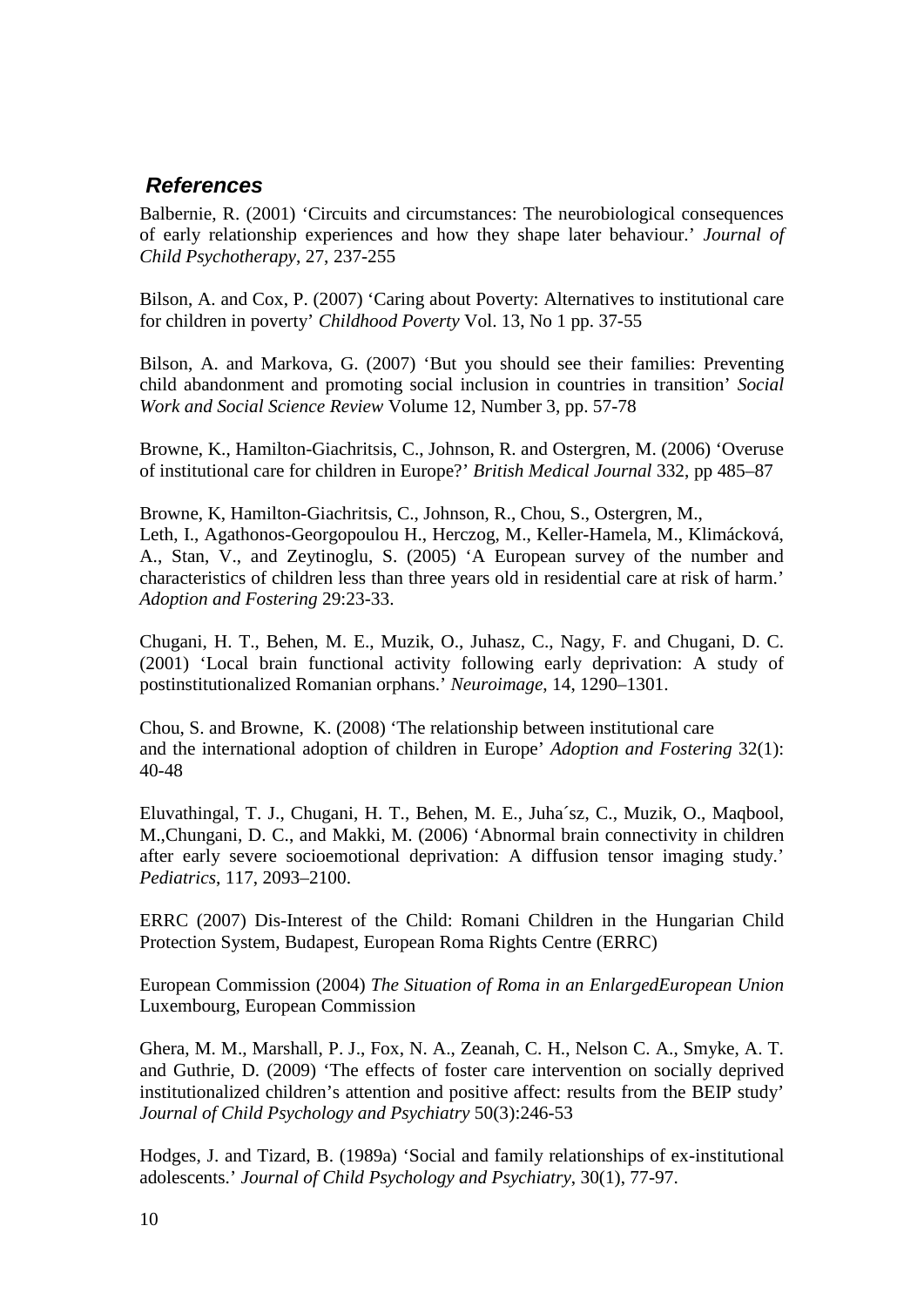Hodges, J. and Tizard, B. (1989b) 'IQ and behavioural adjustment of ex-institutional adolescents.' *Journal of Child Psychology and Psychiatry*, *30* (1), 53-75.

Johnson, R., Browne, K. and Hamilton-Giachritsis, C. (2006) 'Young Children in Institutional Care at Risk of Harm.' *Trauma, Violence, and Abuse*, 7(1) 1-26

Kreppner, J., Rutter, M., Beckett, C., Castle, J., Colvert, E., Groothues, C., and Hawkins A. (2007) 'Normality and impairment following profound early institutional deprivation: A longitudinal follow-up into early adolescence.' *Developmental Psychology*. 43(4): 931–946

Marshall, P. J., Reeb, B.C., Fox N. A., Nelson, C. A. and Zeanah, C. H. (2008) 'Effects of early intervention on EEG power and coherence in previously institutionalized children in Romania.' *Development and psychopathology* 20(3):861- 80

Millum, J. and Emmanuel E. J. (2007) 'The Ethics of International Research with Abandoned Children' *Science* 318 pp. 1874-1875

Morison, S. J., Ames, E. W., and Chisholm, K. (1995) 'The development of children adopted from Romanian orphanages.' *Merrill–Palmer Quarterly*, 41, 411–430

**Nelson C.A. (2007) 'A Neurobiological Perspective on Early Human Deprivation.'** *Child Development Perspectives* 1(1): 13-18 Nelson, C. A., Zeanah, C. H., Fox, N. A., Marshall, P. J., Smyke, A. T. and Guthrie, D. (2007) 'Cognitive recovery in socially deprived young children: the Bucharest Early Intervention Project.' *Science* 318(5858):1937-40.

Ringold, D. (2000) Roma and the Transition in Central and Eastern Europe: Trends and Challenges The World Bank, Washington

Rutter, M., Beckett, C., Castle, J., Colvert, E., Kreppner, J., Mehta, M., Stevens, S. and Sonuga-Barke, E. (2007) 'Effects of profound early institutional deprivation: An overview of findings from a UK longitudinal study of Romanian adoptees.' *European Journal of Developmental Psychology* 4(3) pp. 332-350

Rutter, M., Andersen-Wood, L., Beckett, C., Bredenkamp, D., Castle, J., Groothues, C. (1999). 'Quasi-autistic patterns following severe early global privation.' *Journal of Child Psychology and Psychiatry*, 40, 537 – 549.

Ruxton, S. (2005) *What about us? Children's Rights in the European Union* Brussels, European Children's Network; accessed on 12/05/2009 from http://www.crin.org/docs/Ruxton%20Report\_WhatAboutUs.pdf

Schore, A. N. (2001) 'Effects of a secure attachment relationship on right brain development, affect regulation, and infant mental health.' *Infant Mental Health Journal*, 22 (1-2), 7-66.

Tizard, B. (1977) *Adoption: A second chance*. New York: Free Press.